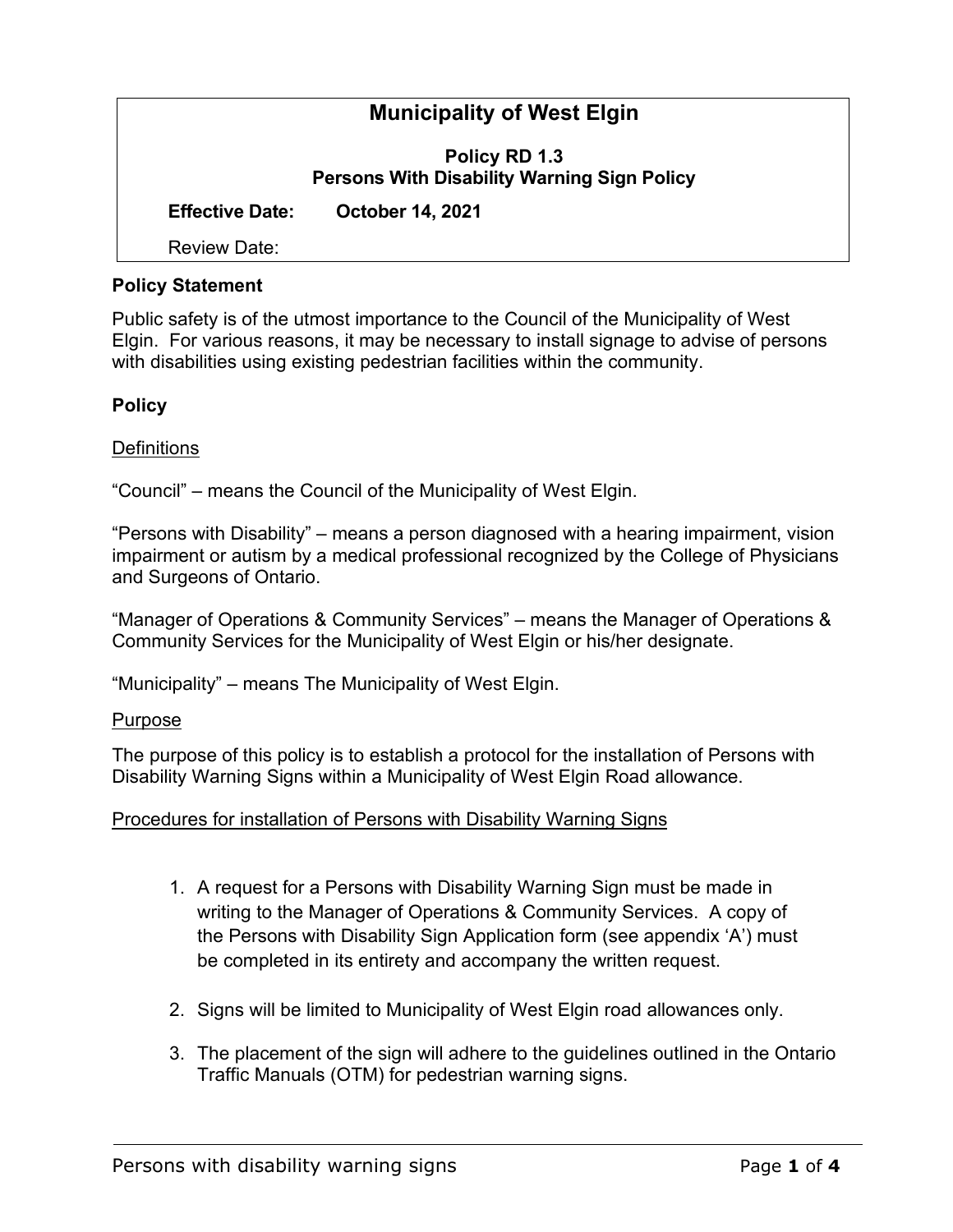4. The applicant, Parent(s) or legal guardian shall agree to notify the Municipality of West Elgin if the sign is no longer required (i.e. family moves). Municipal staff will proactively send a letter to each participating family annually, requesting confirmation on their continued participation in the program.

The sign(s) will be removed if an acknowledgment is not received within 30 days of the date of the letter.

- 5. Specific placement of Persons with Disability Warning Signs shall be determined by staff taking into consideration exposure, visibility and the proximity and impact on other regulatory, warning and guide signs.
- 6. Where it is determined that a sign is not effective or it interferes with existing signage, alternatives, including non-placement will be considered.

## **Authority**

The authority for the Persons with Disability Warning Sign Policy shall be by the approval of the Council for the Municipality of West Elgin.

The approval and monitoring of Persons with Disability Warning Signs shall be at the discretion of the Manager of Operations & Community Services or his/her designate.

This Policy shall be administered by the Public Works Department.

This Policy shall be reviewed as required.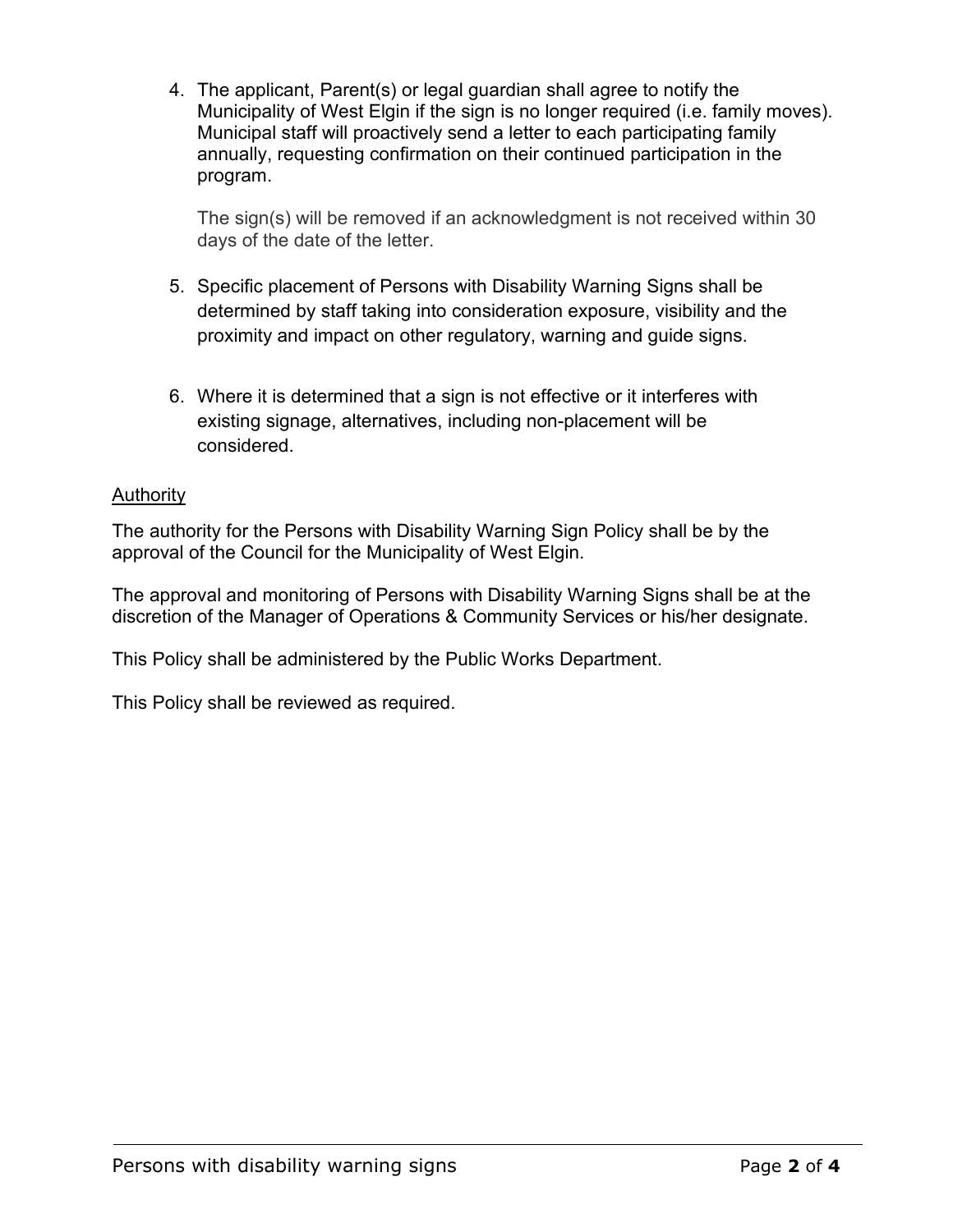**Appendix A – Persons With Disability Warning Sign Application Form**